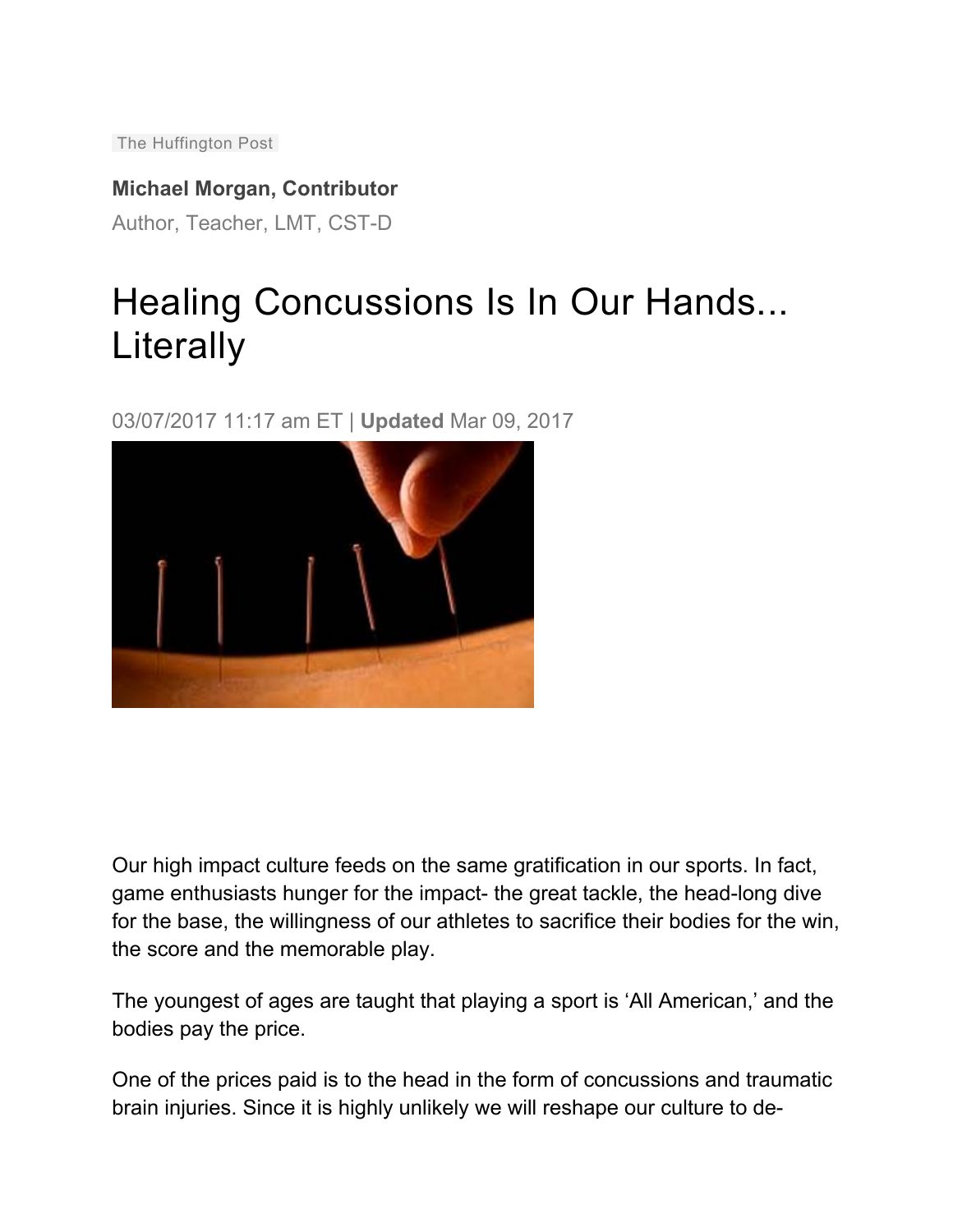emphasize the multi-billion dollar sports industry we so avidly enjoy, we may want to get smart around the preventions and rehabilitation therapies available to us. They are becoming common in ever growing measure.

Here are five worthy of your attention.

1. Let's start with one of the most ancient, **Acupuncture.** This system of healthcare has stood the test of time originating about 3500 years ago in China. Two of its operating premises are first, that Qi (Chi) is the life force or energy that is the source of health on every level (including the energy of the universe.) Second, acupuncture identifies 2000 points on the human body connected by 20 pathways where Qi can be regulated. Regulating in the most general terms means increased if too weak and decreased if too intense. Other words for this are yin and yang. You probably know that acupuncture employs small tipped needles inserted just into the skin at these points, after an evaluation is done to determine the treatment that will be helpful. The needle connects the surface of the skin and the organs to open a healthy flow for health.

2. **Massage** can oftentimes be overlooked as a verifiable healing modality, relegated to the satisfaction of touch and pleasure. This makes it worthwhile in and of itself, but it also packs a powerful punch (or touch if you will.) Massage stretches and loosens muscle and connective tissue; improves blood flow, bringing oxygen and nutrients to deprived areas of the body; drains the lymphatic system; speed the release of metabolic waste; wakes up the sensory receptors and helps close the gates of pain points which send messages reinforcing trauma. Massage also bring the anatomy into alignment and even stimulates health production of hormones to relieve stress, anxiety and depression These are just a few of the benefits if this every increasing therapy.

3. **Healing Touch** is one of the gentlest forms of therapy. In fact sometimes there is no touch at all! This system is considered a holistic energy therapy working with Chi to restore not only the harmony, energy and balance of the physical body, but also the emotional, mental and spiritual bodies of the person receiving. It is non-invasive touch oftentimes offered as a service in